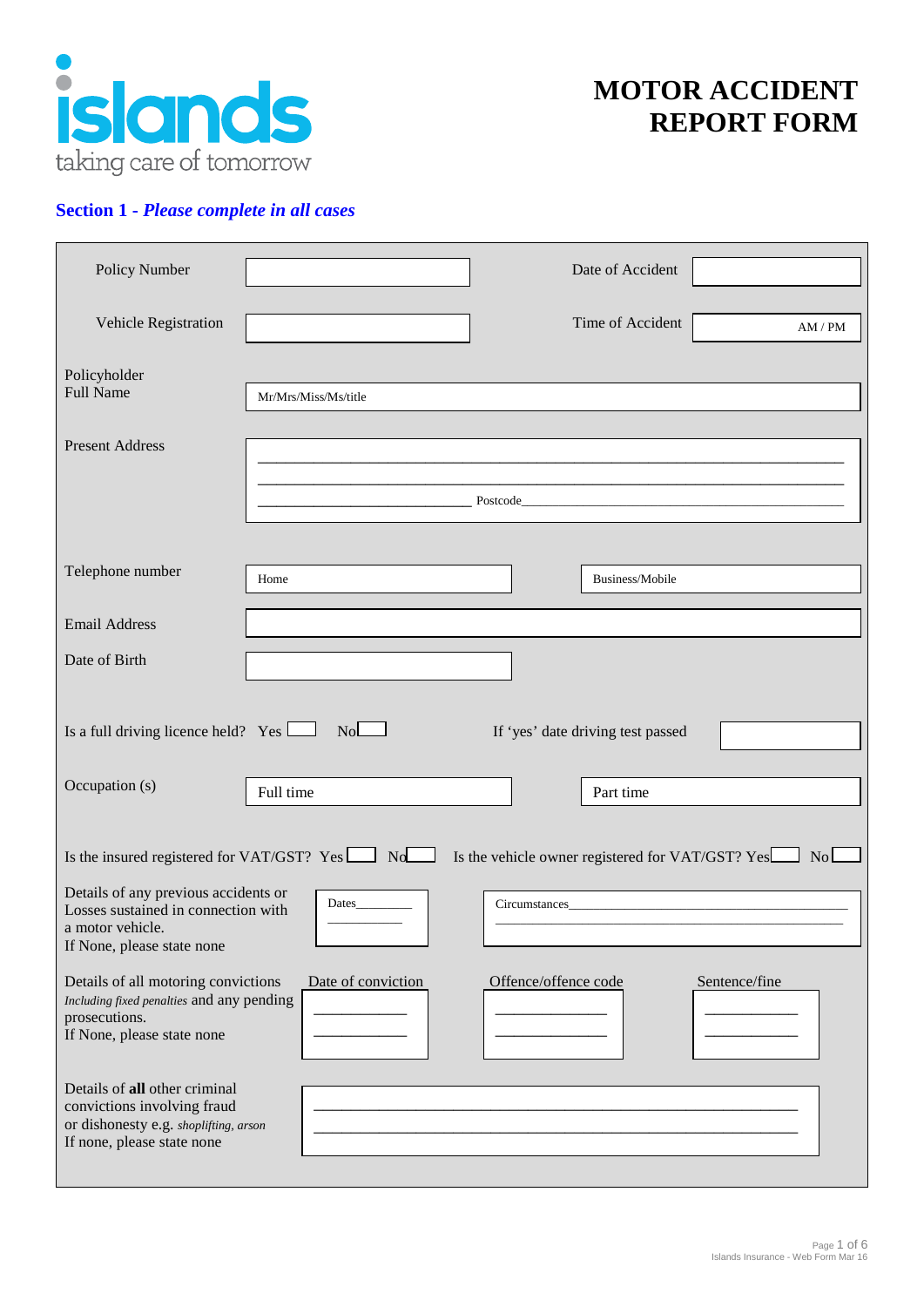# **Section 2 –** *Person Driving or LAST in charge of vehicle*

| Was the Policyholder driving<br>Section 2<br>or last in charge of the vehicle<br>3<br>at the time of the Accident?<br>Person Driving or LAST in charge of vehicle<br><b>Full Name</b><br><b>Present Address</b> | If Yes' please go straight to<br>Yes<br>N <sub>o</sub><br>Section 3<br>Mr/Mrs/Miss/Ms/title | If 'No' please complete<br>below and then go to Section |
|-----------------------------------------------------------------------------------------------------------------------------------------------------------------------------------------------------------------|---------------------------------------------------------------------------------------------|---------------------------------------------------------|
|                                                                                                                                                                                                                 | Postcode                                                                                    |                                                         |
| Telephone number                                                                                                                                                                                                | Business/Mobile<br>Home                                                                     |                                                         |
| Date of Birth                                                                                                                                                                                                   |                                                                                             |                                                         |
| Occupation(s)                                                                                                                                                                                                   | Full time<br>Part time                                                                      |                                                         |
| Details of any previous accidents or<br>Losses sustained in connection with<br>a motor vehicle.<br>If None, please state none                                                                                   | Circumstances                                                                               |                                                         |
| Details of all motoring convictions<br>Including fixed penalties and any pending<br>prosecutions.<br>If none, please state none                                                                                 | Offence/offence code<br>Date of conviction                                                  | Sentence/fine                                           |
| Details of all other criminal<br>convictions involving fraud<br>or dishonesty e.g. shoplifting, arson<br>If none, please state none                                                                             |                                                                                             |                                                         |
| How often does this person<br>use the vehicle?                                                                                                                                                                  | daily<br>monthly<br>weekly<br>other                                                         | please state                                            |
| What is the person's relationship<br>to the insured? e.g. employee, son,<br>daughter etc                                                                                                                        |                                                                                             |                                                         |
| Does this person have insurance<br>of their own?                                                                                                                                                                | Yes<br>N <sub>o</sub>                                                                       | If 'Yes' please give Name of insurer and Policy No.     |
|                                                                                                                                                                                                                 | Insurer<br>Policy No.                                                                       |                                                         |
| Is a full driving licence held?                                                                                                                                                                                 | if 'Yes' date driving test passed<br>Yes<br>N <sub>o</sub>                                  |                                                         |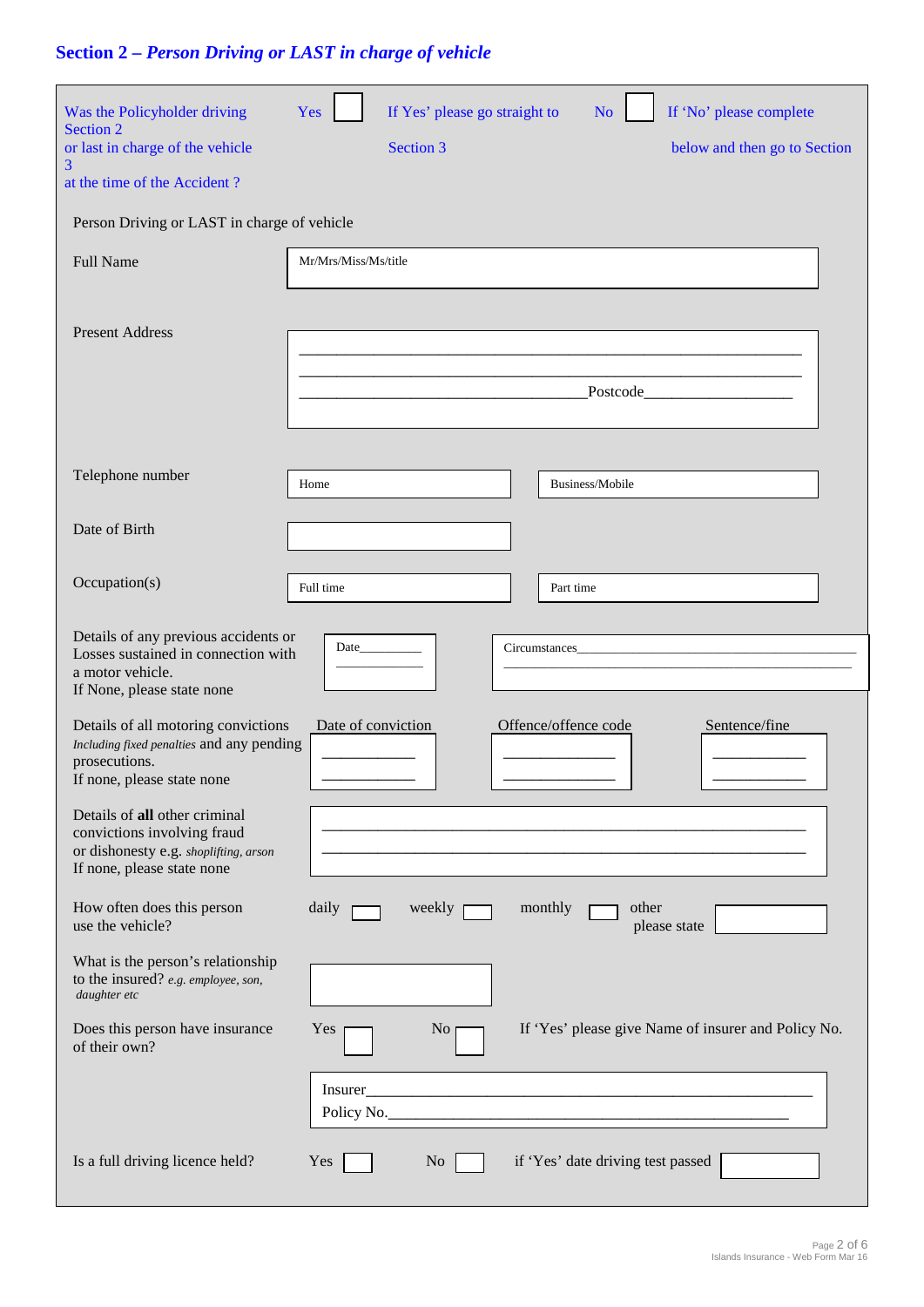# **Section 3 –** *Your Vehicle Details - Please complete in All cases*

| Vehicle<br>Make                                                                                                                                     | Model                            | Colour                                              |
|-----------------------------------------------------------------------------------------------------------------------------------------------------|----------------------------------|-----------------------------------------------------|
| GVW commercial vehicles only                                                                                                                        | <b>Cubic Capacity</b>            | Engine number                                       |
| Chassis/VIN number                                                                                                                                  | Year of Manufacture              | Mileage at date of Accident/Theft                   |
| Is the Policyholder the Main User<br>of the Vehicle?                                                                                                | Yes<br>N <sub>o</sub>            | If 'no' please state who is below                   |
| Is there any outstanding finance<br>or hire purchase on the vehicle?<br>below.                                                                      | No<br>Yes                        | If Yes please give name and address of the company  |
| Is the Policyholder the legal owner<br>of the vehicle and/or trailer?                                                                               | No<br>Yes<br>of registered owner | If, no please explain why and give name and address |
| Please give details of any<br>alternations/modifications<br>made to the vehicle                                                                     |                                  |                                                     |
| Is the vehicle still driveable?                                                                                                                     | Yes<br>N <sub>o</sub>            |                                                     |
| What is the extent of the damage                                                                                                                    |                                  |                                                     |
| Where and when can the vehicle<br>be inspected?                                                                                                     |                                  |                                                     |
| Repair estimate attached?                                                                                                                           | Yes<br>N <sub>0</sub>            |                                                     |
| In the event of your vehicle being<br>uneconomical to repair, may we move<br>it to a place of free storage in order to<br>minimise storage charges? | Yes<br>$\overline{N}$ o          |                                                     |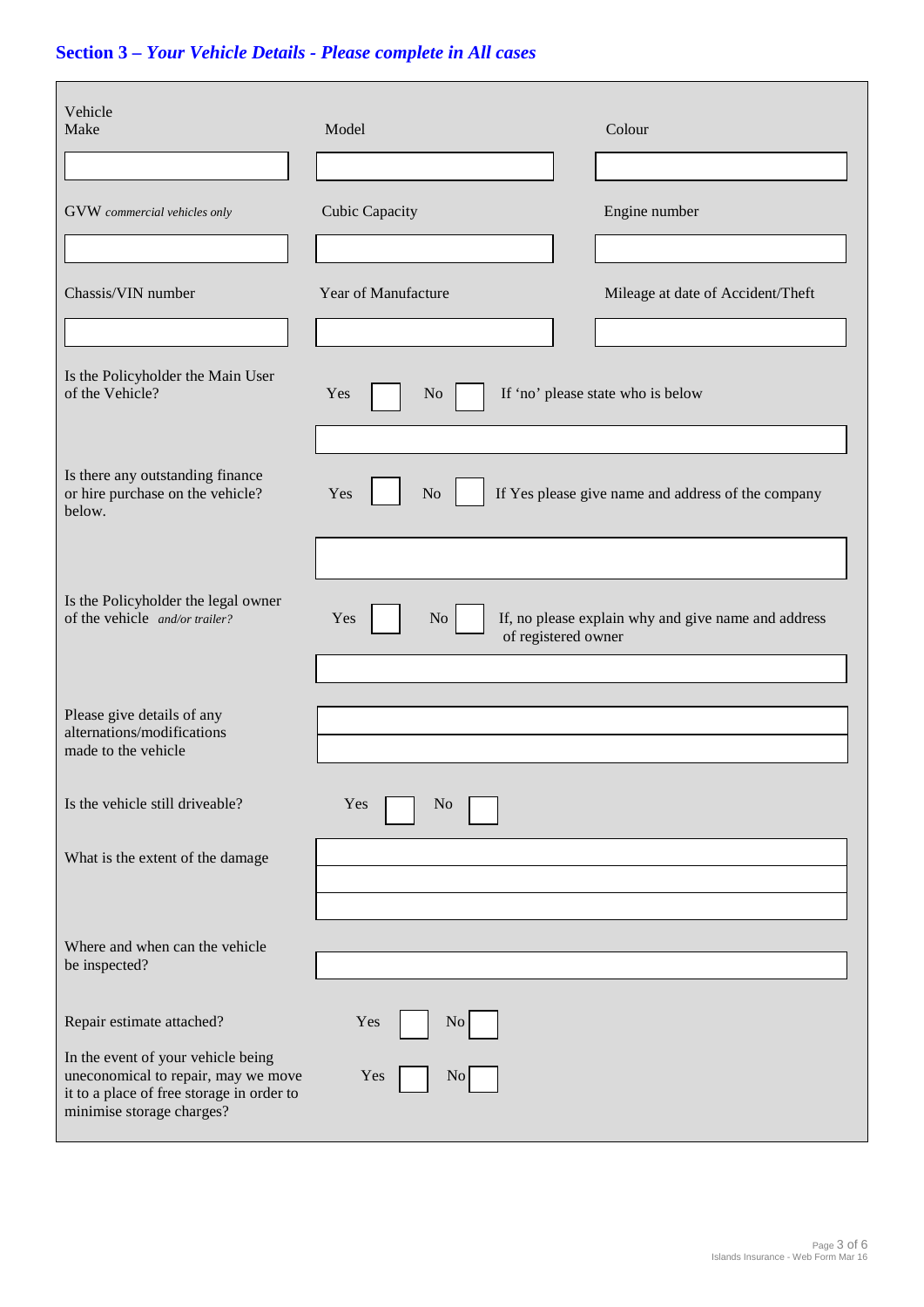## **Section 4** – *About the Accident*

| Exact location where Accident<br>occurred (eg Road Name, Town<br>or Parish)                                                                            |           |                                                                                                                                  |  |
|--------------------------------------------------------------------------------------------------------------------------------------------------------|-----------|----------------------------------------------------------------------------------------------------------------------------------|--|
| Please give full details of how the accident happened? It is helpful if you describe speed, signals given by all parties and<br>weather<br>conditions. |           |                                                                                                                                  |  |
|                                                                                                                                                        |           |                                                                                                                                  |  |
|                                                                                                                                                        |           |                                                                                                                                  |  |
|                                                                                                                                                        |           |                                                                                                                                  |  |
|                                                                                                                                                        |           |                                                                                                                                  |  |
|                                                                                                                                                        |           |                                                                                                                                  |  |
| road widths etc.                                                                                                                                       |           | Please draw a diagram or sketch of the vehicle(s) in the accident. Please try to show road markings, traffic lights, approximate |  |
|                                                                                                                                                        |           |                                                                                                                                  |  |
|                                                                                                                                                        |           |                                                                                                                                  |  |
|                                                                                                                                                        |           |                                                                                                                                  |  |
|                                                                                                                                                        |           |                                                                                                                                  |  |
|                                                                                                                                                        |           |                                                                                                                                  |  |
| Impact on your car                                                                                                                                     |           | Impact on other vehicle                                                                                                          |  |
| Mark location of<br>damage on diagram                                                                                                                  |           | Mark location of<br>damage on diagram                                                                                            |  |
| What was the vehicle being<br>used for, where was it going?                                                                                            |           |                                                                                                                                  |  |
| Did the Police attend<br>the accident?<br>Force/Station                                                                                                | Yes<br>No | If 'Yes' give details of Officer's Name & Police                                                                                 |  |
|                                                                                                                                                        |           |                                                                                                                                  |  |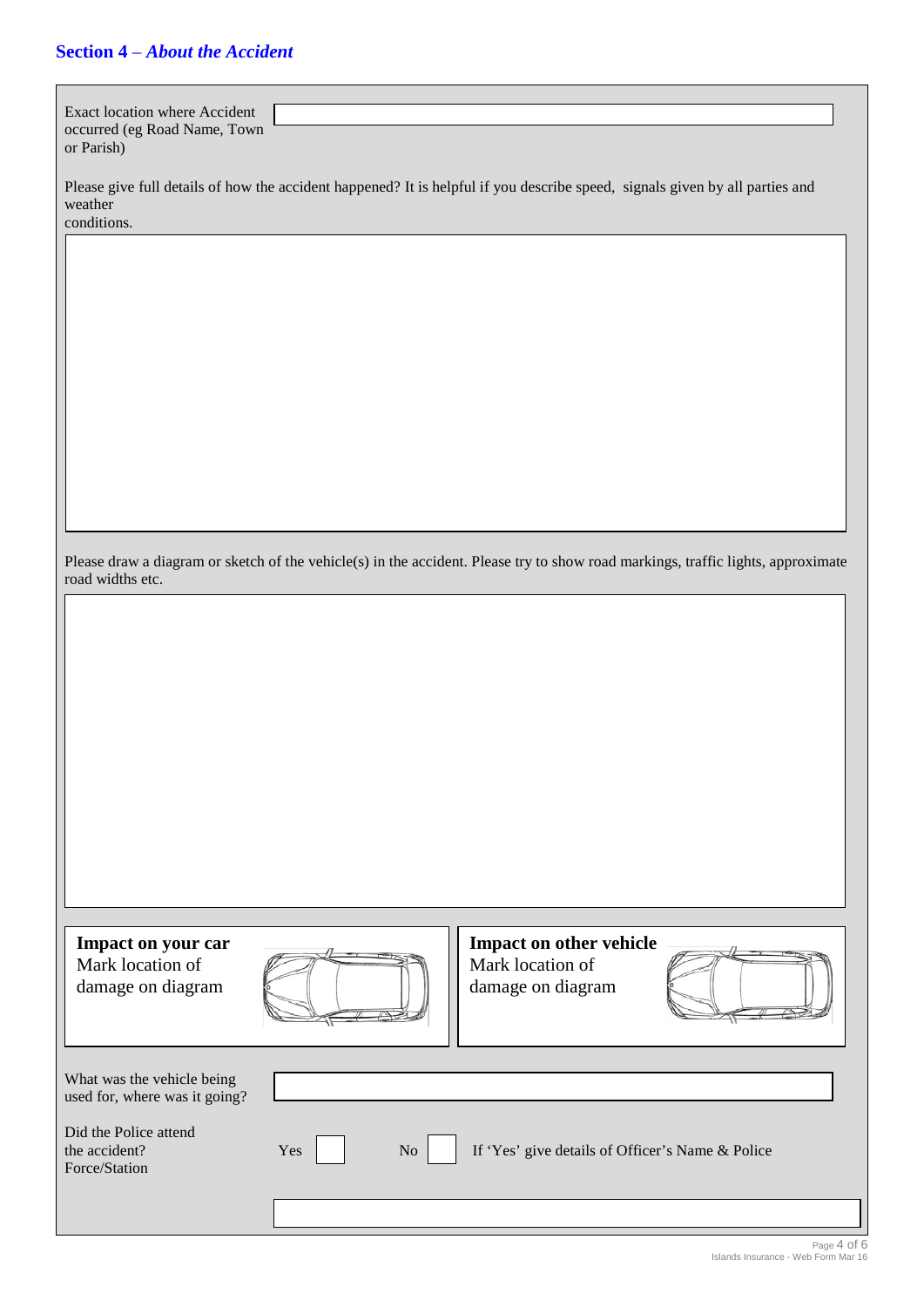| Were there any witnesses?                                         | No<br>not applicable<br>Yes                                                                                                        |                          |
|-------------------------------------------------------------------|------------------------------------------------------------------------------------------------------------------------------------|--------------------------|
|                                                                   | Name                                                                                                                               | Address/Telephone Number |
| If 'Yes' please give their names<br>and contact address/telephone | 1)<br>2)                                                                                                                           |                          |
| Was the driver injured?                                           | Yes<br>No                                                                                                                          |                          |
| If 'Yes' give details                                             |                                                                                                                                    |                          |
| Were there any passengers? If so give details.                    |                                                                                                                                    |                          |
| Name<br>Address<br>damage.                                        | Telephone<br>Were any other people involved in the accident? Please give as much information as you can about any injuries & their | Details of injury        |
| Name, Address and Telephone No.<br>Who do you hold responsible    | Vehicle Registration Insurers/Policy No Details of injury<br>If 'Other' please state why<br>Self<br>Other                          | Their Damage             |
| for the accident?                                                 |                                                                                                                                    |                          |

### **Section 5 - Declaration**

r.

|               | claim are used to obtain benefit, all benefit under the policy shall be forfeited and criminal proceedings may ensue. |      | I/We declare that the details given on the claim form are true and complete to the best of my/our knowledge and belief. I/We<br>understand that if any claim is in any respect fraudulent or if any fraudulent means including inflation or exaggeration of the |
|---------------|-----------------------------------------------------------------------------------------------------------------------|------|-----------------------------------------------------------------------------------------------------------------------------------------------------------------------------------------------------------------------------------------------------------------|
| <b>Signed</b> |                                                                                                                       | Date |                                                                                                                                                                                                                                                                 |